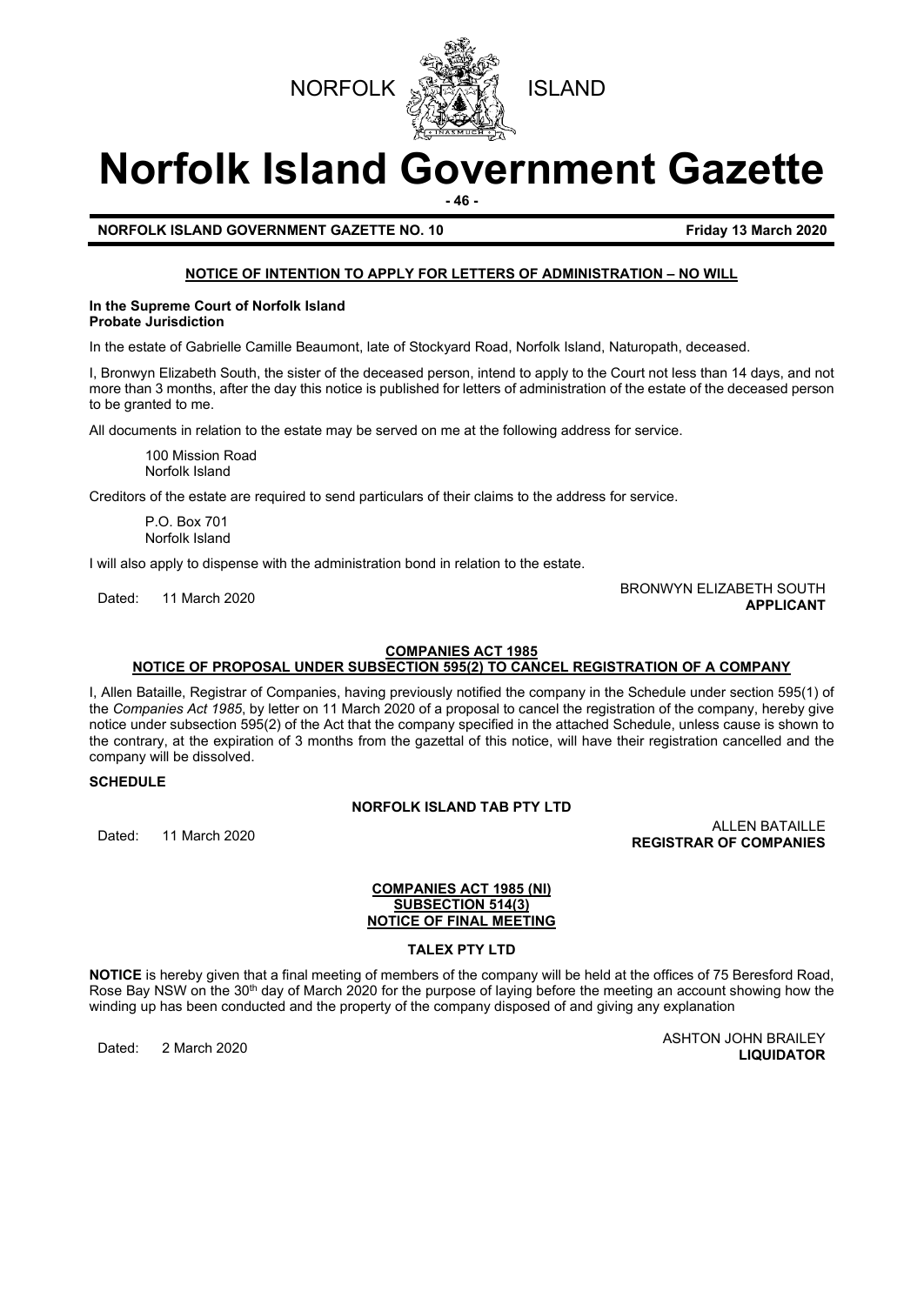#### **GAZETTE NOTICE CROWN LANDS ACT 1996 CHANGE OF CROWN LEASE CATEGORY**

In accordance with Crown Land Instructions, public comment is invited on a proposed change of crown lease category for the following –

**Location and Lessee** – Portion 79i Country Road **Ms Lisa Woodward**

**Proposed Change** – Change from Residential to Special Purpose to allow for commercial activity Written comments should be received no later than 23 March 2020 and addressed to the Office of the Administrator, P.O. Box 201, Kingston Norfolk Island or emai[l office.administrator@infrastructure.gov.au.](mailto:office.administrator@infrastructure.gov.au)

#### ERIC HUTCHINSON يستعد المستقلة المستقلة المستقلة التي تستعد المستقلة المستقلة التي تستعد المستقلة التي تستعد ا<br>Anninistrator **ADMINISTRATOR**

# **PLANNING ACT 2002 (NI) – SUBSECTION 43(1) NOTICE DEVELOPMENT APPLICATIONS**

| Development Application No.: | DA 3/2020                                                                                                                         |
|------------------------------|-----------------------------------------------------------------------------------------------------------------------------------|
| Applicant:                   | J E Walden                                                                                                                        |
|                              | PO Box 109, NORFOLK ISLAND 2899                                                                                                   |
| Location:                    | Portion Lot: 97 Por: 90e1 46 Beefsteak Road NORFOLK ISLAND 2899                                                                   |
| Proposed Development:        | Change of Use: to add Residence - Accommodation Unit as an additional<br>permitted use at the existing Residence - Dwelling House |
| Zone:                        | Rural                                                                                                                             |
| Category:                    | Permissible (with consent)                                                                                                        |

# **Public Exhibition**

This Development Application may be inspected, during business hours, at the Planning Office at the Norfolk Island Regional Council, New Military Barracks, Kingston.

#### **Submission**

Any person may, during the period between Monday 9 March 2020 and Monday 23 March 2020, make written submissions to the General Manager about this Development Application. All submissions must state the relevant Development Application number. All submissions must be signed by at least one person making the submission. If a submission objects to the proposed development, the grounds for objections must be specified in the submission.

#### **Reviewable decisions**

Decisions made on this Development Application under the *Planning Act 2002 (NI)* are reviewable decisions within the meaning of subsection 78(1) of the Act.

# Dated: 4 March 2020 **JODIE BROWN SENIOR STRATEGIC PLANNER**

## **PASTURAGE AND ENCLOSURE ACT 1949 (NI) RIGHTS OF PASTURAGE FOR 2020-2021**

I, Andrew Roach, as Chief Executive Officer and General Manager of the Norfolk Island Regional Council under section 6 of the *Pasturage and Enclosure Act 1949* (the Act) grant pasturage rights to each of the applicants below subject to and conditional upon the payment by 4pm, Friday 27 March 2020 (Norfolk Island time) of \$125 for each head of cattle.

## **The Norfolk Island Regional Council will issue invoices in accordance with the details of this gazette. The invoiced amount must be paid in person at the Customer Care offices on New Cascade Road on or before the due date.**

The rights of pasturage are granted for the year commencing on 1 April 2020 and ending 31 March 2021 to applicants for the number of head of cattle only indicated as follows:

| <b>Adams</b>   | <b>Robin</b>   | 3            | <b>Meers</b>   | <b>Margaret</b> | 4 |
|----------------|----------------|--------------|----------------|-----------------|---|
| <b>Bates</b>   | <b>Darren</b>  | 4            | <b>McCoy</b>   | <b>Michael</b>  |   |
| <b>Bates</b>   | Shari          | 3            | <b>McCoy</b>   | <b>Ruth</b>     |   |
| <b>Bigg</b>    | <b>Arthur</b>  | 6            | <b>Nobbs</b>   | <b>Candice</b>  | 2 |
| <b>Bigg</b>    | <b>Matthew</b> | 5            | <b>Nobbs</b>   | <b>Ronald</b>   |   |
| <b>Bigg</b>    | <b>Susan</b>   |              | <b>Parsons</b> | <b>Corinne</b>  | ົ |
| <b>Buffett</b> | <b>Brian</b>   | $\mathbf{2}$ | <b>Parsons</b> | George          | 5 |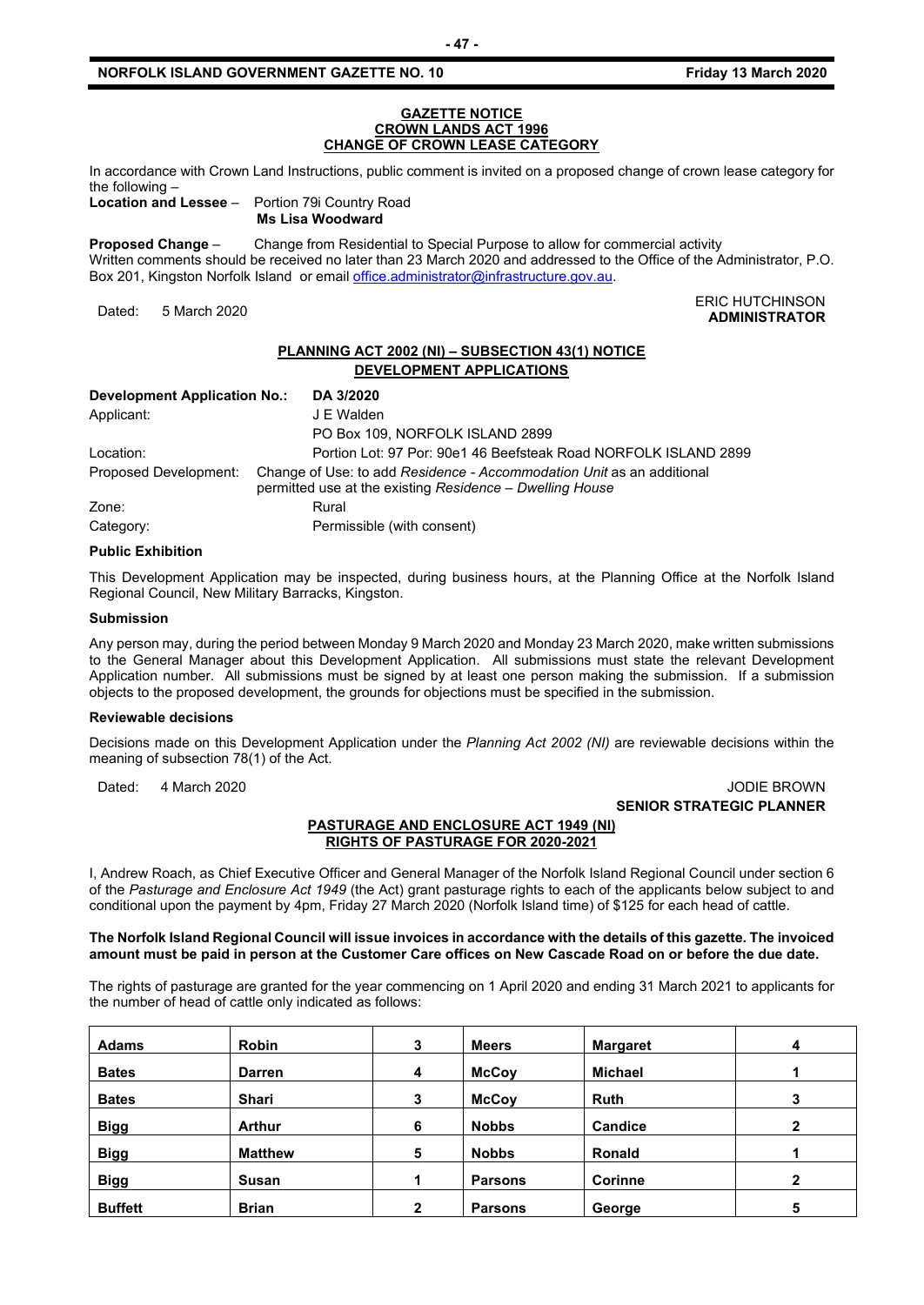| <b>Buffett</b>          | Leanne               | 1                       | Partridge        | <b>Estate of Allen</b>    | 4                       |
|-------------------------|----------------------|-------------------------|------------------|---------------------------|-------------------------|
| <b>Buffett</b>          | Leith                | 3                       | <b>Partridge</b> | <b>James</b>              | 5                       |
| <b>Buffett</b>          | Mervyn               | 6                       | Partridge        | <b>Kim</b>                | 4                       |
| <b>Buffett</b>          | <b>Norman Denis</b>  | 6                       | Partridge        | Linda                     | 4                       |
| <b>Buffett</b>          | <b>Sheryl</b>        | 3                       | Quintal          | <b>April</b>              | 3                       |
| <b>Buffett</b>          | <b>Todd</b>          | 4                       | Randall          | <b>Basil</b>              | $\bf 6$                 |
| <b>Christian-Bailey</b> | <b>Peter</b>         | 3                       | Randall          | Craig                     | 1                       |
| <b>Christian</b>        | <b>Darren</b>        | 3                       | Randall          | Debbie-Jane               | 4                       |
| Christian               | John Edgar           | 1                       | Randall          | <b>Estate of Franklin</b> | 6                       |
| <b>Christian</b>        | <b>John Maxwell</b>  | 4                       | Randall          | Kevin                     | 5                       |
| Christian               | Joy                  | 5                       | Randall          | <b>Suzanne</b>            | $\mathbf 2$             |
| Cooper                  | <b>Stacey</b>        | 1                       | Robinson         | Karina                    | $\mathbf{2}$            |
| <b>Evans</b>            | Adrian               | 1                       | <b>Rutledge</b>  | <b>Beau</b>               | 1                       |
| <b>Evans</b>            | <b>David Bubby</b>   | 6                       | <b>Sheridan</b>  | Jake                      | 1                       |
| <b>Evans</b>            | Kaye                 | $\overline{\mathbf{2}}$ | Sheridan         | Sam                       | 3                       |
| <b>Evans</b>            | <b>Kenton Arthur</b> | 1                       | <b>Sheridan</b>  | <b>Tracy</b>              | 1                       |
| <b>Fitzpatrick</b>      | Dean                 | $\overline{\mathbf{2}}$ | <b>Snell</b>     | <b>Dene</b>               | $5\phantom{a}$          |
| Graham                  | Aaron                | 5                       | Walden           | <b>Katie</b>              | $\overline{\mathbf{2}}$ |
| Graham                  | <b>Elton</b>         | 6                       | Wilson           | <b>Dianne Garde</b>       | 1                       |
| Grube                   | <b>Belinda</b>       | 1                       | Wilson           | Peter John                | 1                       |
| Henderson               | Caine                | 1                       | Wood             | <b>Kay</b>                | 1                       |
| <b>Howell</b>           | Ria                  | 1                       |                  |                           |                         |

1. A right of pasturage is also granted for the progeny of cattle referred to above, until that progeny(calf) attains the age of six months: provided the birth of that calf is notified to the Registrar of Brands and Marks within 7 days and it is tagged within one month of its birth.

2. Notice is given to each person named above, that they are prohibited from depasturing a head of cattle in respect of which a right has been granted, if that animal does not have an identifying tag attached to it as issued in accordance with section 7 of the Pasturage and Enclosure Act 1949.

3. Cattle on the roadside that are without tags or that are injured, sick or in poor condition, must be removed by their owners within 48 hours of their being requested to do so by the Stock Contractor or all tag allocations will be forfeited

Dated: 4 March 2020 **ANDREW ROACH** 

# **CHIEF EXECUTIVE OFFICER AND GENERAL MANAGER**

# **ELECTRICITY SUPPLY ACT 1985 (NI) NOTICE TO CONSUMERS**

# **PLEASE NOTE THAT:**

- 1. Under subsection 9(1) of the *Electricity Supply Act 1985* (NI), authorised officers will be entering lands Island wide in Norfolk Island on 23rd Mar, 2020 through to 31<sup>st</sup> Mar, 2020, between the hours of 8am and 5pm for the purpose of reading electricity meters.
- 2. All dogs on lands in the above mentioned times should be securely tethered or housed to allow the authorised officers to carry out their duty in safety.
- 3. Failure to securely tether or house a dog will result in an electricity meter not being read.
- 4. If an electricity meter on any land is not read as a result of a dog not being securely tethered or housed the electricity supply to that land may be assessed.

Persistent failure to comply with the request to restrain dogs at the times when the meters are read, may cause a disconnection of the service.

Dated: 4 March 2020 **ANDREW ROACH CHIEF EXECUTIVE OFFICER AND GENERAL MANAGER**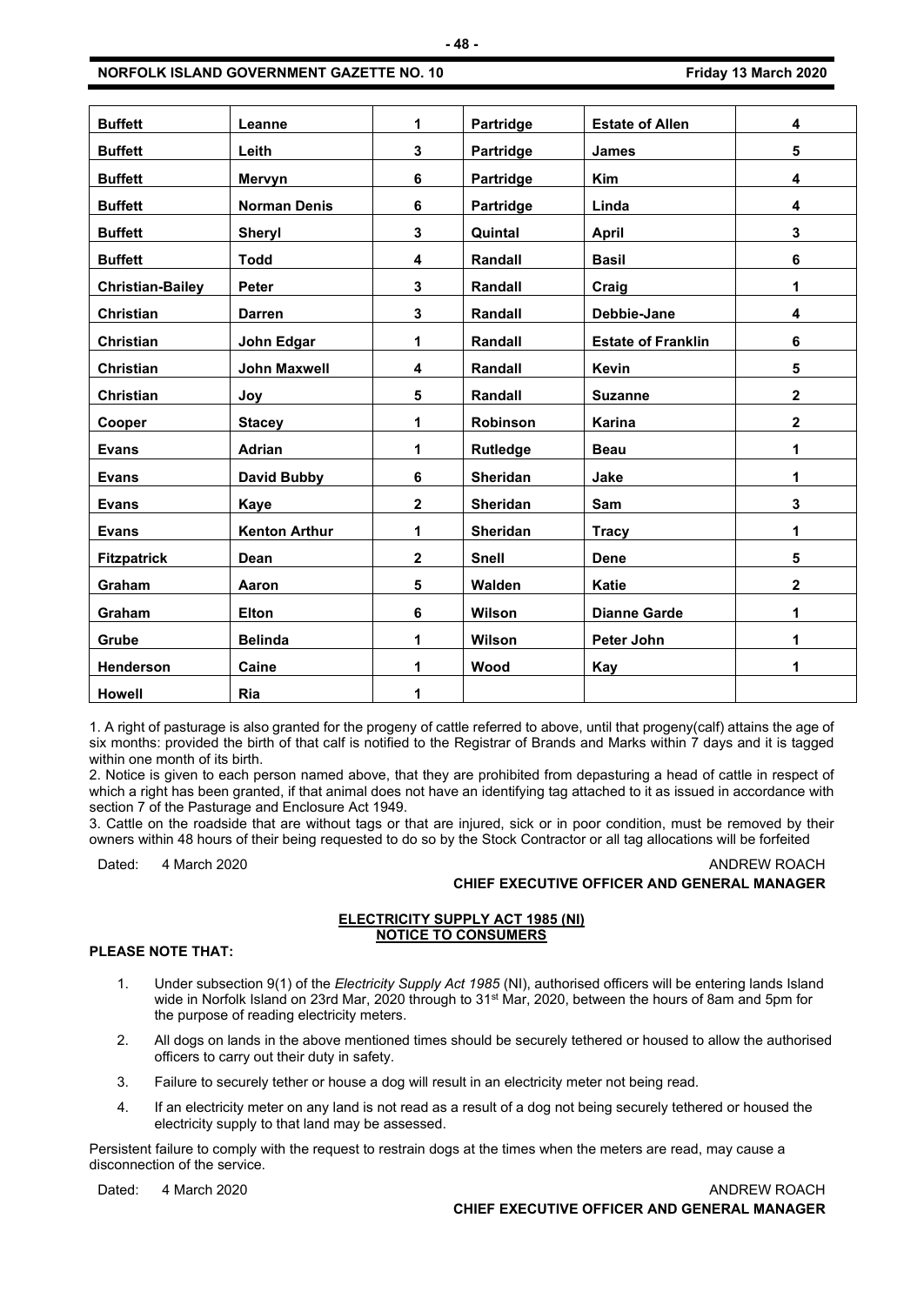# **NORFOLK ISLAND GOVERNMENT GAZETTE NO. 10 Friday 13 March 2020**

# **TRAFFIC ACT 2010 (NI)**

# **TEMPORARY CLOSURE OF ROAD - MOVEMENT OF WIDE AND HEAVY VEHICLES MARSHS ROAD FROM STOCKYARD ROAD TO BALL BAY**

I, Andrew Roach, Chief Executive Officer and General Manager of the Norfolk Island Regional Council, under section 50 of the *Traffic Act 2010* (NI), temporarily **close** that part or parts of the road specified in Part 1 of the Schedule to all vehicular traffic (except any vehicle specified in Part 2 of the Schedule) **for a 24 hr period each day from the date of publication in the Gazette to 6.00am on Tuesday 31 March 2020** as I am of the opinion it is necessary or desirable to do so for public safety purposes and to enable Boral Resources QLD Pty Limited to receive and move vehicles, plant, equipment and materials from Ball Bay's temporary Groyne involving the operation of wide and heavy vehicles and for related purposes.

## **SCHEDULE**

- **Part 1** Partial Road Closure: That part or parts of the roads comprising Marsh's Road from Stockyard Road to Ball Bay
- **Part 2** Exempted classes of vehicles
	- (a) Vehicles and plant authorised by the General Manager of the Norfolk Island Regional Council or delegate thereof for delivery of goods or services;
	- (b) Council vehicles and plant involved on official business;
	- (c) Police, ambulance, fire services and emergency vehicles on official business;
	- (d) Vehicles authorised by OIC Police or delegate thereof;
	- (e) Fuel and Gas supply vehicles

# Dated: 2 March 2020 ANDREW ROACH **CHIEF EXECUTIVE OFFICER**

# **TRAFFIC ACT 2010 (NI) CLOSURE OF BOUNTY STREET ROAD AND BRIDGE**

I, Bruce Taylor, Acting Chief Executive Officer and Acting General Manager of the Norfolk Island Regional Council, under section 50 of the *Traffic Act 2010* (NI) **close** that part of the road specified in Part 1 of the Schedule to all vehicular traffic (except for classes of vehicles specified in Part 2 of the Schedule) **immediately** and for the period commencing from the date of gazettal of this notice **until further notice** as in my opinion it is necessary or desirable to do so for **urgent road works and repairs to the Bounty Street bridge** and for related purposes and for public safety purposes.

#### **SCHEDULE**

- **Part 1** — Road closure: Partial road closure of the road on Bounty Street Bridge and three meters either side thereof.<br>**Part 2** — Exempted classes of vehicles **Exempted classes of vehicles -**
	- (a) Vehicles authorised by the General Manager of the Norfolk Island Regional
		- Council or delegate thereof for delivery of goods or services;
		- (b) Council vehicles involved on official business;
		- (c) Police, ambulance, fire services and emergency vehicles on official business;
		- (d) Vehicles authorised by OIC Police or delegate thereof

# Dated: 13 February 2020 BRUCE TAYLOR **ACTING CHIEF EXECUTIVE OFFICER**

# **PUBLIC RESERVES ACT 1997 (NI) DRAFT PLAN OF MANAGEMENT FOR SELWYN RESERVE – CALL FOR FEEDBACK FROM THE COMMUNITY**

On Norfolk Island, Public Reserves are managed in accordance with the *Public Reserves Act 1997* (NI) and the *Plans of Management for Public Reserves*.

The Norfolk Island Regional Council (NIRC), is conducting a review of the existing plans and is seeking feedback from the community on the Draft Plan of Management for Selwyn Reserve.

To submit feedback, complete the online survey available on Councils website at link [http://www.norfolkisland.gov.nf/your](http://www.norfolkisland.gov.nf/your-council/council-documents/documents-public-exhibition)[council/council-documents/documents-public-exhibition](http://www.norfolkisland.gov.nf/your-council/council-documents/documents-public-exhibition) or collect a hardcopy form from Councils Customer Care offices on New Cascade Road.

Hardcopy submissions can be returned in person to the Customer Care offices, mailed to PO Box 95 or, emailed to [regionalcouncil@nirc.gov.nf.](mailto:regionalcouncil@nirc.gov.nf)

The public submission period is for 56 days and closes at 4:00pm on 16 March 2020.

For more information, please contact Senior Environmental Officer Jim Castles by emailing [jim.castles@nirc.gov.nf](mailto:jim.castles@nirc.gov.nf) or telephone Customer Care on local free call 0100.

Dated: 15 January 2020 **JIM CASTLES** 

**SENIOR ENVIRONEMTNAL OFFICER**